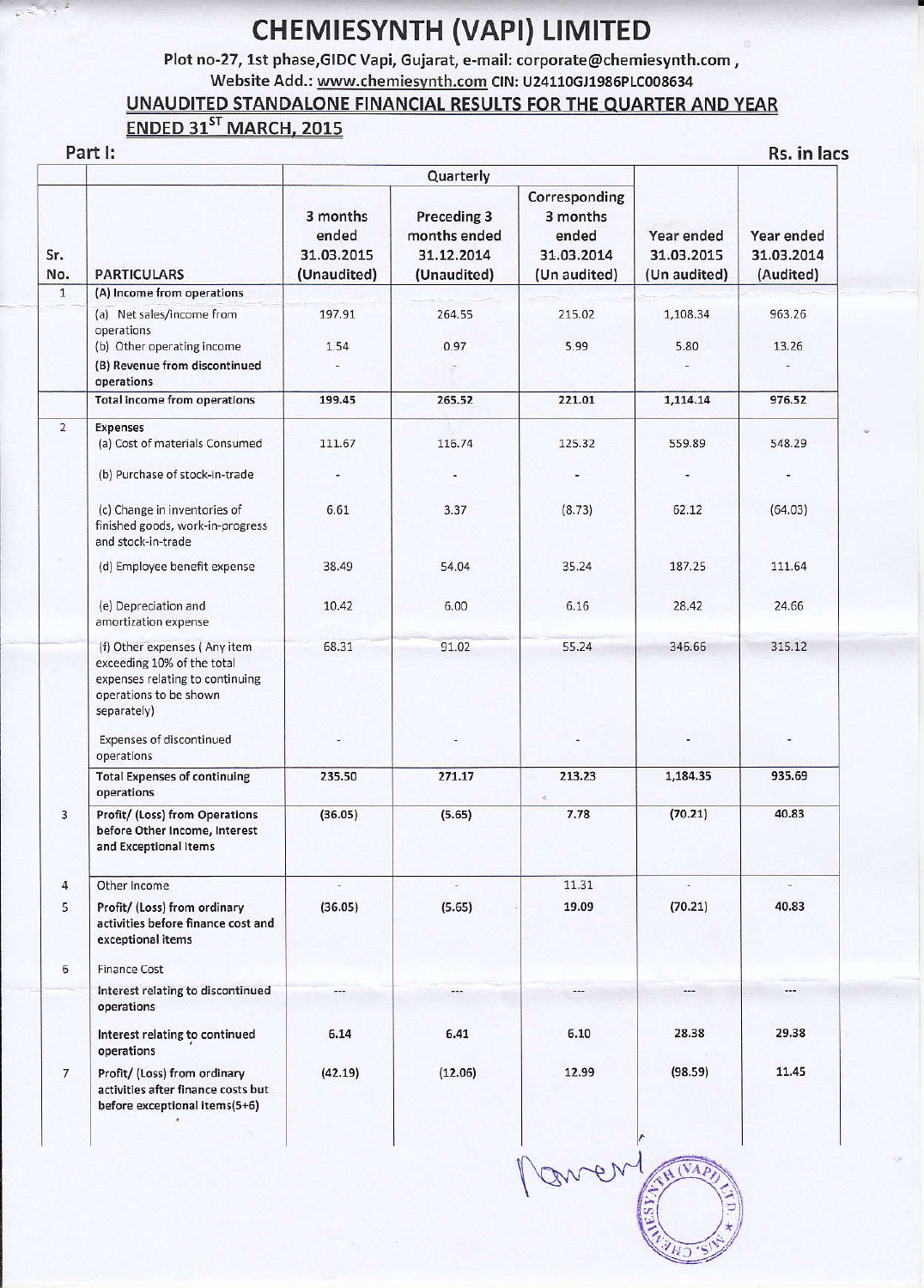| 8                          | <b>Exceptional Items</b>                                                                                                 |                  | ÷.               |              |                  |              |  |
|----------------------------|--------------------------------------------------------------------------------------------------------------------------|------------------|------------------|--------------|------------------|--------------|--|
| 9                          | Profit/ (Loss) from ordinary<br>activities before tax                                                                    | (42.19)          | (12.06)          | 12.99        | (98.59)          | 11.45        |  |
| 10<br>11                   | <b>Tax Expense</b><br>Net Profit/ (Loss) from ordinary<br>activates after tax                                            | (42.19)          | (12.06)          | 12.99        | (98.59)          | 11.45        |  |
| 12                         | Extraordinary items (net of tax<br>expense)                                                                              |                  |                  |              |                  |              |  |
| 13                         | Net Profit/ (Loss) for the period                                                                                        | (42.19)          | (12.06)          | 12.99        | (98.59)          | 11.45        |  |
| 14                         | Share in loss (profit) of associates                                                                                     |                  |                  |              |                  |              |  |
| 15                         | Minority Interest                                                                                                        |                  |                  |              |                  |              |  |
| 16                         | Net Profit/ (Loss) after taxes,<br>minority interest and share of<br>profit/ (loss) of associates                        | (42.19)          | (12.06)          | 12.99        | (98.59)          | 11.45        |  |
| 17                         | Paid up Equity Share Capital                                                                                             | 307.00           | 307.00           | 307.00       | 307.00           | 307.00       |  |
| 18<br>19(i)                | (Face value Rs. 10/-)<br>Reserves excluding revaluation<br>reserve<br>EPS (Before extraordinary items)<br>not annualized |                  |                  |              | 44.37            | 54.21        |  |
| a<br>$\mathbf b$<br>19(ii) | Basic<br>Diluted<br>EPS(After extraordinary items)<br>not annualized                                                     | (1.37)<br>(1.37) | (0.39)<br>(0.39) | 0.42<br>0.42 | (3.21)<br>(3.21) | 0.37<br>0.37 |  |
| a                          | Basic                                                                                                                    | (1.37)           | (0.39)           | 0.42         | (3.21)           | 0.37         |  |
| þ                          | Diluted                                                                                                                  | (1.37)           | (0.39)           | 0.42         | (3.21)           | 0.37         |  |

| A<br>$\mathbf{1}$<br>$\overline{2}$ | Part - II<br><b>Particulars of Shareholding</b><br><b>Public shareholding</b><br>- Number of shares<br>- Percentage of shareholding<br>Promoters and Promoter Group<br>Shareholding **  | 12,44,800<br>40.55       | 12,44,800<br>40.55       | 12,44,800<br>40.55       | 12,44,800<br>40.55       | 12,44,800<br>40.55       |
|-------------------------------------|-----------------------------------------------------------------------------------------------------------------------------------------------------------------------------------------|--------------------------|--------------------------|--------------------------|--------------------------|--------------------------|
|                                     | a) Pledged / Encumbered<br>- Number of shares                                                                                                                                           | <b>NIL</b>               | <b>NIL</b>               | <b>NIL</b>               | <b>NIL</b>               | <b>NIL</b>               |
|                                     | - Percentage of shares (as a %<br>of the totalshareholding of<br>promoter and promoter group)<br>- Percentage of shares (as a %<br>of the total share capital of the<br>company)        | <b>NIL</b><br><b>NIL</b> | <b>NIL</b><br><b>NIL</b> | <b>NIL</b><br><b>NIL</b> | <b>NIL</b><br><b>NIL</b> | <b>NIL</b><br><b>NIL</b> |
|                                     | b) Non - encumbered<br>- Number of shares                                                                                                                                               | 18.25.200<br>100.00      | 18.25.200<br>100.00      | 18.25.200<br>100.00<br>s | 18.25.200<br>100.00      | 18.25.200<br>100.00      |
|                                     | - Percentage of shares (as a %<br>of the total shareholding of the<br>Promoter and Promoter group)<br>-Percentage of shares (as a %<br>share capital of<br>of the total<br>the company) | 59.45                    | 59.45                    | 59.45<br>(31/03/2015)    | 59.45                    | 59.45                    |
| B                                   | <b>Particulars</b>                                                                                                                                                                      |                          |                          | 3 months ended           |                          |                          |
|                                     | <b>INVESTOR COMPLAINTS</b>                                                                                                                                                              |                          |                          |                          |                          |                          |
|                                     | Pending at the beginning of the quarter                                                                                                                                                 |                          |                          | Nil                      |                          |                          |
|                                     | Received during the quarter                                                                                                                                                             |                          |                          | Nil                      |                          |                          |
|                                     | Disposed of during the quarter                                                                                                                                                          |                          |                          | Nil                      |                          |                          |

Remaining unresolved at the end of the quarter

Moneri

Nil

 $\widehat{\mathrm{H}(\mathrm{V}_A)}$ 

J 'S